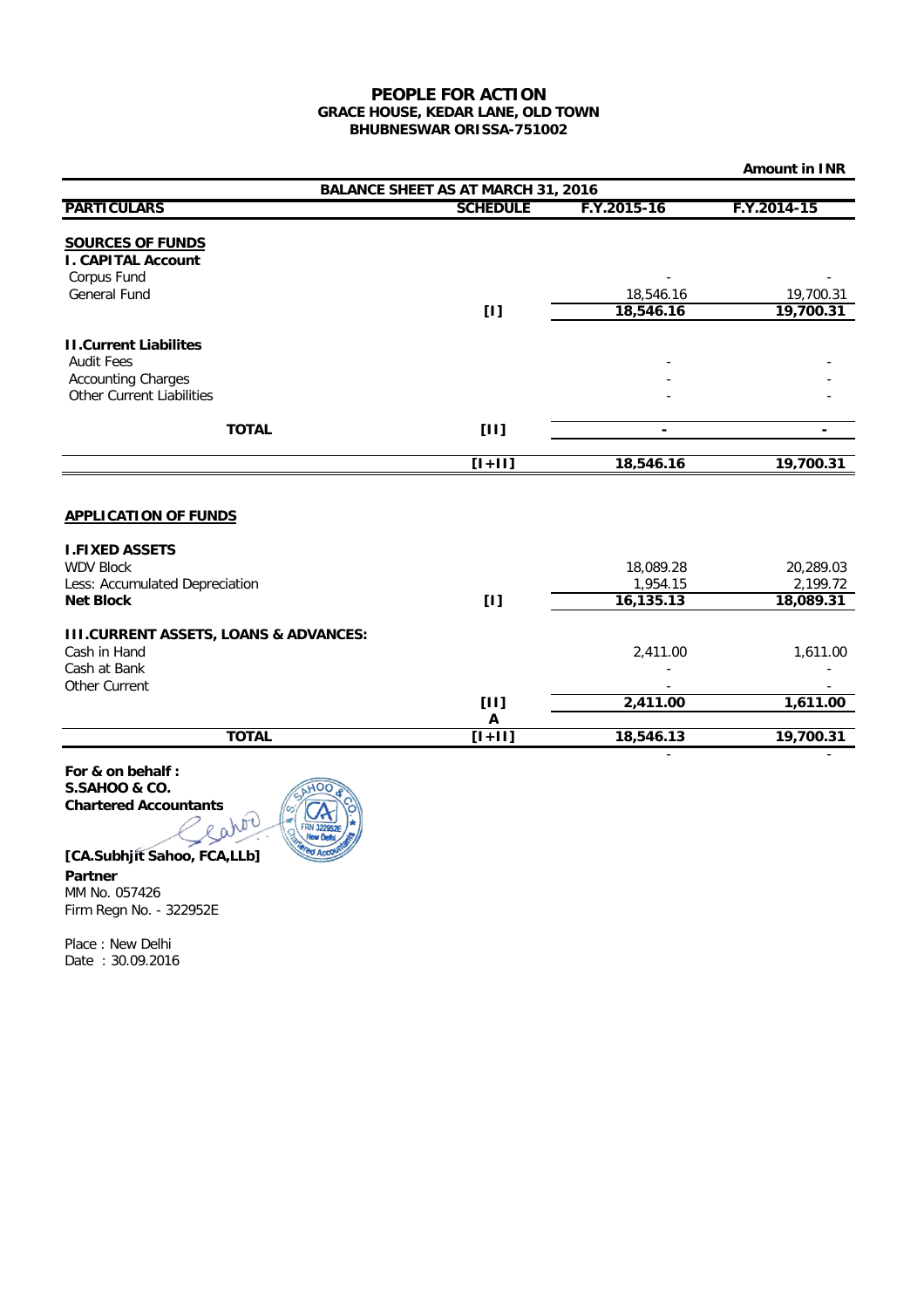#### **PEOPLE FOR ACTION GRACE HOUSE, KEDAR LANE, OLD TOWN BHUBNESWAR ORISSA-751002**

|                                                                             |                 |                          | <b>Amount in INR</b>      |  |  |
|-----------------------------------------------------------------------------|-----------------|--------------------------|---------------------------|--|--|
| <b>INCOME &amp; EXPENDITURE STATEMENT FOR THE YEAR ENDED MARCH 31, 2016</b> |                 |                          |                           |  |  |
| <b>PARTICULARS</b>                                                          | <b>SCHEDULE</b> | F.Y.2015-16              | F.Y.2014-15               |  |  |
| <b>I. INCOME</b>                                                            |                 |                          |                           |  |  |
| Donation<br><b>Bank Interest</b>                                            |                 | 10,000.00                | 198,470.00<br>62.00       |  |  |
| <b>TOTAL</b>                                                                |                 | 10,000.00                | 198,532.00                |  |  |
| II. EXPENDITURE<br>Programme Expenes<br><b>Administrative Expenses</b>      |                 | 9,200.00                 | 198,470.00                |  |  |
| Audit Fee<br>Depreciation<br>Less: Depreciation Transferred to Asset Fund   | [111]           | 1,954.15                 | 2,199.72                  |  |  |
| <b>III.EXCESS OF INCOME OVER EXPENDITURE</b>                                | $[1 - 11]$      | 11,154.15<br>(1, 154.15) | 200,669.72<br>(2, 137.72) |  |  |

For & on behalf : **S.SAHOO & CO. Chartered Accountants**



**[CA.Subhajit Sahoo, FCA,LLb] Partner** MM No. 057426 Firm Regn No. - 322952E

cator

Place : New Delhi Date : 30.09.2016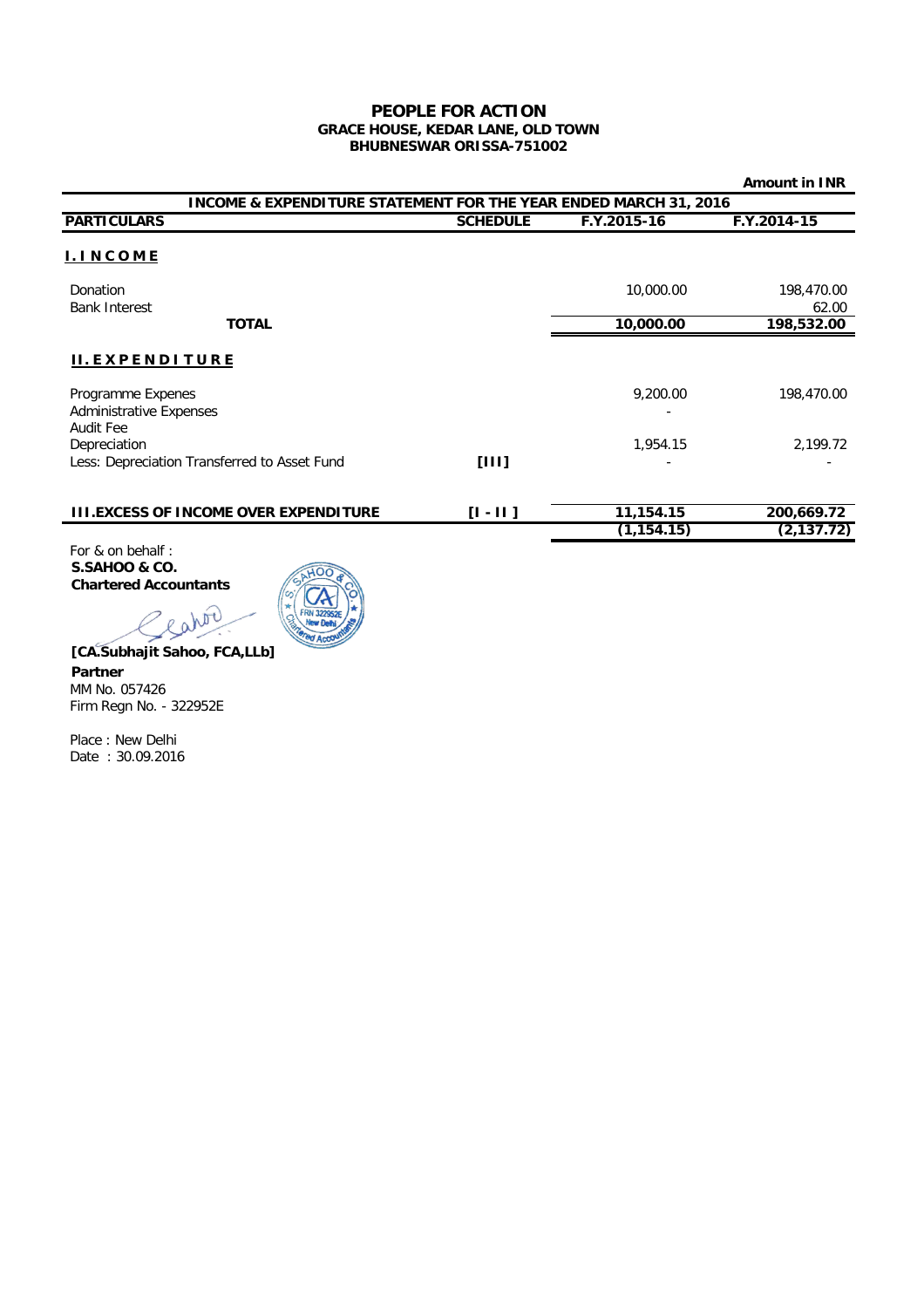## **PEOPLE FOR ACTION GRACE HOUSE, KEDAR LANE, OLD TOWN BHUBNESWAR ORISSA-751002**

| RECEIPTS & PAYMENT STATEMENT FOR THE YEAR ENDED MARCH 31, 2016 |                        |  |  |  |
|----------------------------------------------------------------|------------------------|--|--|--|
| F.Y.2015-16                                                    | $F.Y.2014-15$          |  |  |  |
| 1,611.00                                                       | 1,549.00               |  |  |  |
| 10,000.00                                                      | 198,470.00<br>62.00    |  |  |  |
|                                                                |                        |  |  |  |
| 11,611.00                                                      | 200,081.00             |  |  |  |
| 9,200.00                                                       | 198,470.00             |  |  |  |
|                                                                |                        |  |  |  |
| 2,411.00<br>11,611.00                                          | 1,611.00<br>200,081.00 |  |  |  |
|                                                                |                        |  |  |  |

For & on behalf : **S.SAHOO & CO. Chartered Accountants** 



# **[CA.Subhajit Sahoo, FCA,LLb]**

**Partner** MM No. 057426 Firm Regn No. - 322952E

Place : New Delhi Date : 30.09.2016